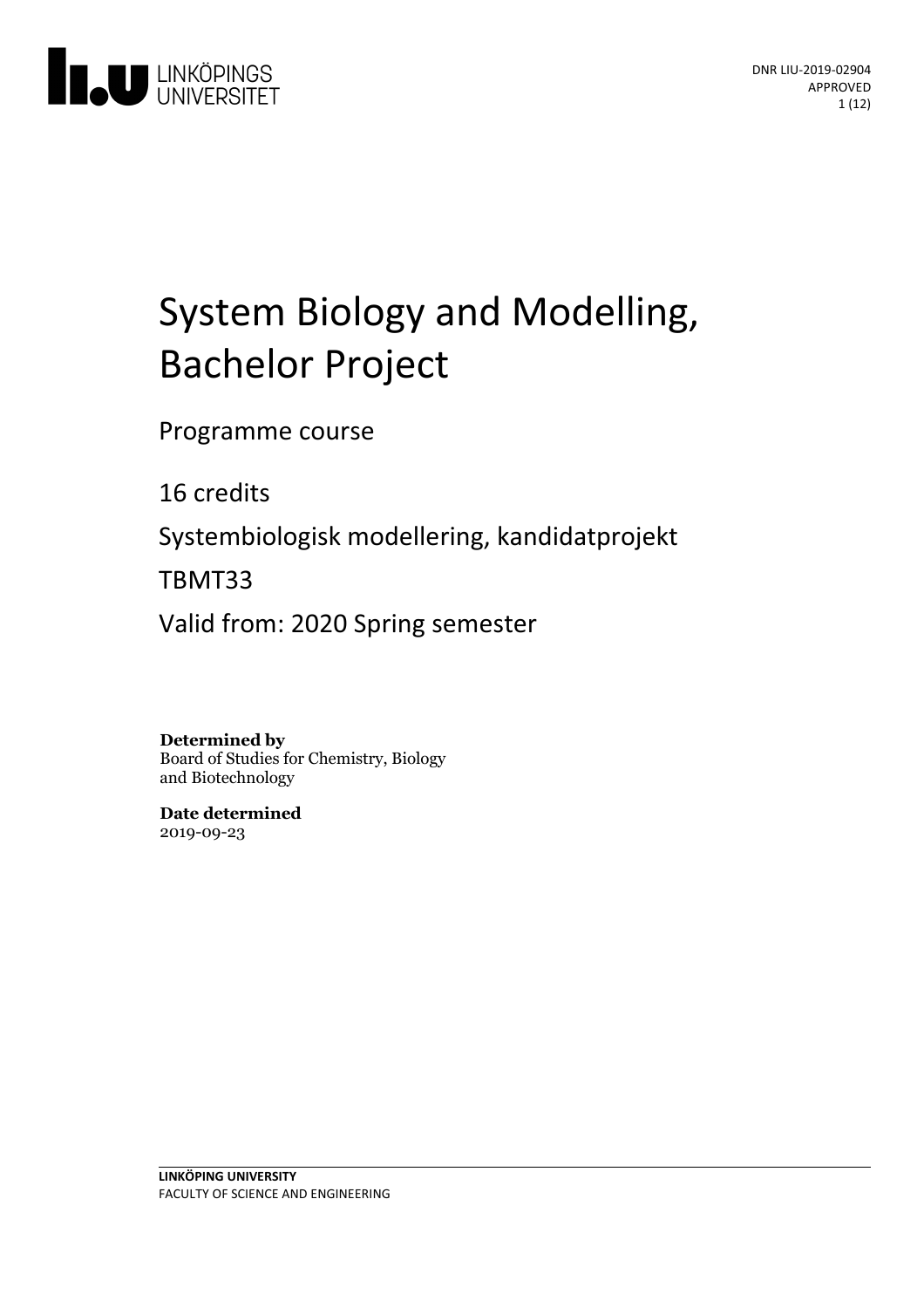# Main field of study

Biotechnology

### Course level

First cycle

# Advancement level

 $G<sub>2</sub>X$ 

# Course offered for

• Engineering Biology, M Sc in Engineering

# Specific information

This course is not available for exchange students

# Entry requirements

For admission to the course, see tab Common rules, headline Commencing a degree project. Apart from that, the student needs to have passed TDDB18 Programming in ADA grk and TFKE36 Biochemistry 2. To start with the actual project part of the course, the student must have taken the course TBMT19, which is a direct preparation for the systems biology project. If the student has not passed the course by the time of the re-examination (omdugga), the student is expected to perform an additional preparatory task.

Note: Admission requirements for non-programme students usually also include admission requirements for the programme and threshold requirements for progression within the programme, or corresponding.

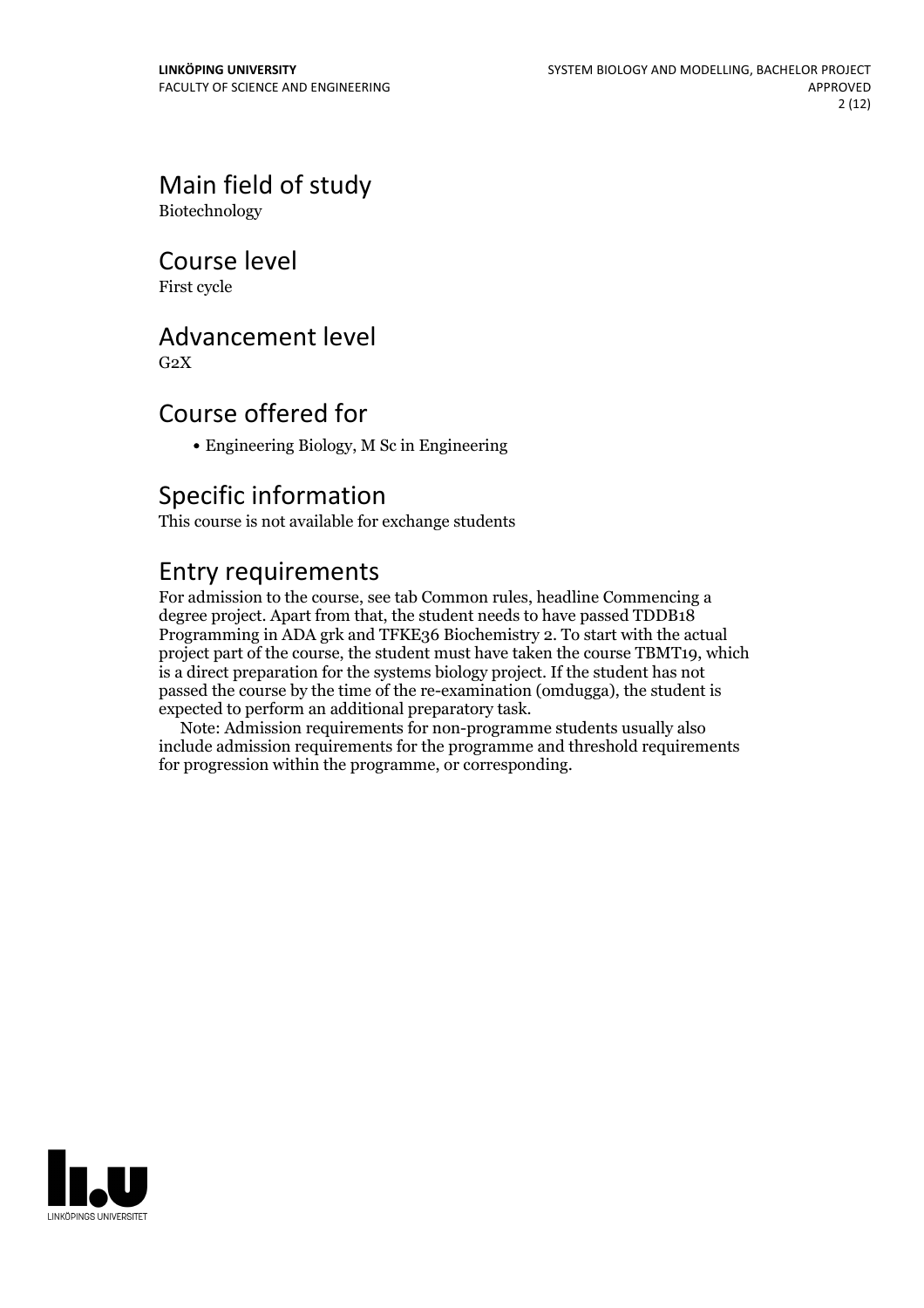# Intended learning outcomes

The student will work with the integration of their already acquired knowledge and skills within biology, biochemistry, mathematics, programming, and general problem solving. This is typically carried out via a project where a systems biology research question is answered. This questions is usually based on real experimental data, which contains the answer to the previously unanswered research question. Other types of research questions and projects can be proposed, if the student finds a suitable supervisor.

Individual and professional skills: The student is expected to show an ability to

- formulate research questions and limit a project so that it can be carried out within the given time-frame
- search and evaluate scientific literature

Group work and communication: The student is expected to show an ability to

- express himself/herself professionally both in writing and in oral presentation for the customer, oral presentation (3 in total), poster presentation, and a written thesis
- to critically examine and discuss, both in writing and at a presentation event, a thesis made by another group

CDIO professionalism: The student is expected to be able to

put the work in relation to its scientific, societal, and ethical consequences

### Course content

The detailed content of the project is determined in discussion between the students, the examinor, and the supervisor. The project should fall within the field of engineering biology.

# Teaching and working methods

The course consists of an independent work, which performs a project that is formulated especially for each new year. These projects are primarily done in pairs, but they are also connected in larger groups, typically consisting of 6 students. The course stretches over the entire spring semester.

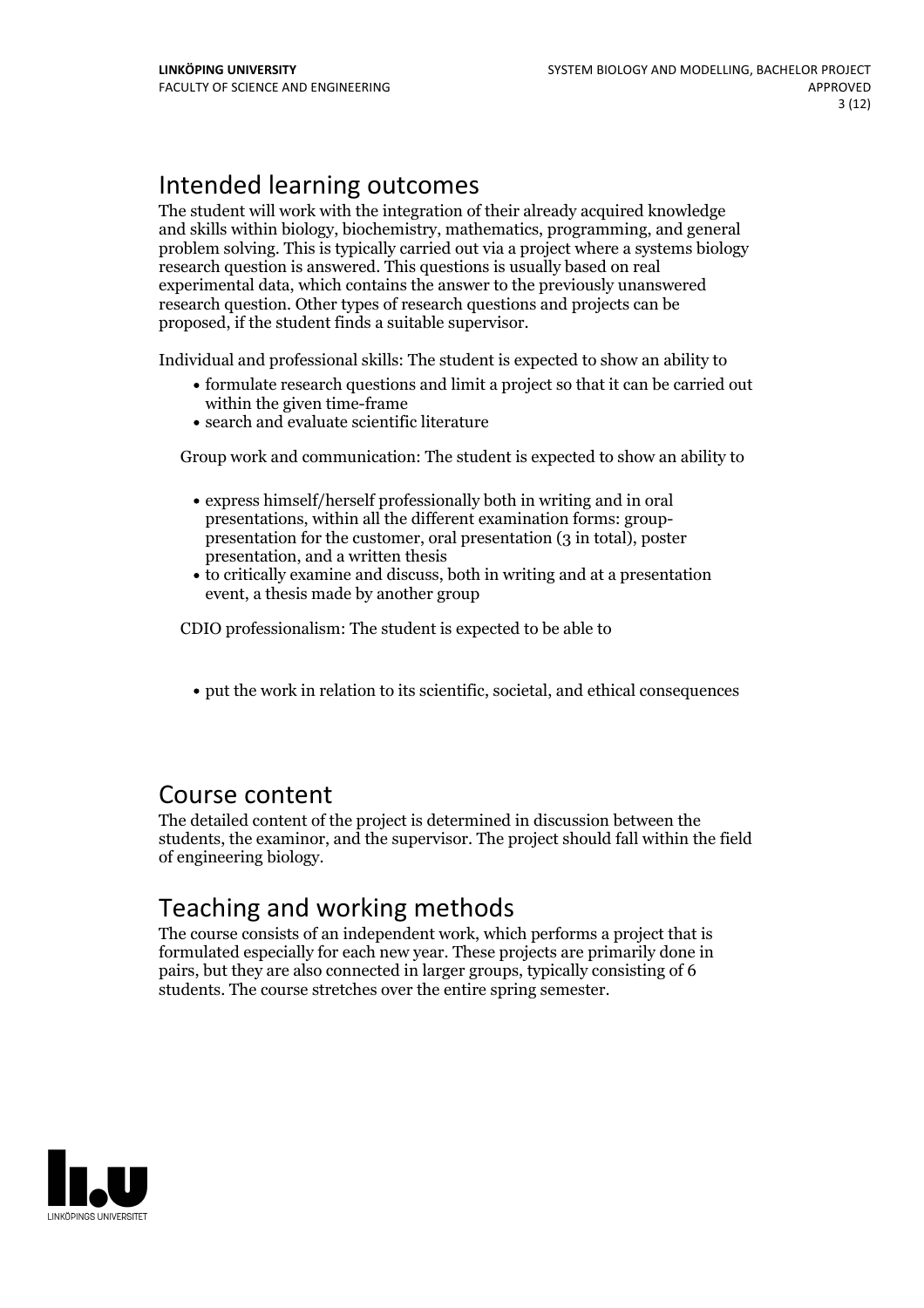# Examination

PRA1 Project work with poster presentation, written report, etc 15 credits U, G UPG1 Opposition 1 credits U, G The project work include a poster presentation, a written report, an oral presentation, a group seminar and a reflection document. The examinations are completed when the bachelor's thesis is approved and ready for print, when a printed poster has been defended at a poster presentation, when the project has been presented at at least one oral presentation, when an approved discussion with the customer has been done, and when the individual reflection document has been handed in. Grades are given as 'Fail' or 'Pass'.

# Grades

Two grade scale, older version, U, G

# Other information

### **About teaching and examination language**

The teaching language is presented in the Overview tab for each course. The examination language relates to the teaching language as follows:

- If teaching language is Swedish, the course as a whole or in large parts, is taught in Swedish. Please note that although teaching language is Swedish, parts of the course could be given in English. Examination language is
- Swedish.<br>• If teaching language is Swedish/English, the course as a whole will be taught in English if students without prior knowledge of the Swedish language participate. Examination language is Swedish or English
- $\bullet$  If teaching language is English, the course as a whole is taught in English. Examination language is English.

### **Other**

The course is conducted in a manner where both men's and women's

The planning and implementation of a course should correspond to the course syllabus. The course evaluation should therefore be conducted with the course syllabus as a starting point.

# Department

Institutionen för medicinsk teknik

# Director of Studies or equivalent

Marcus Larsson

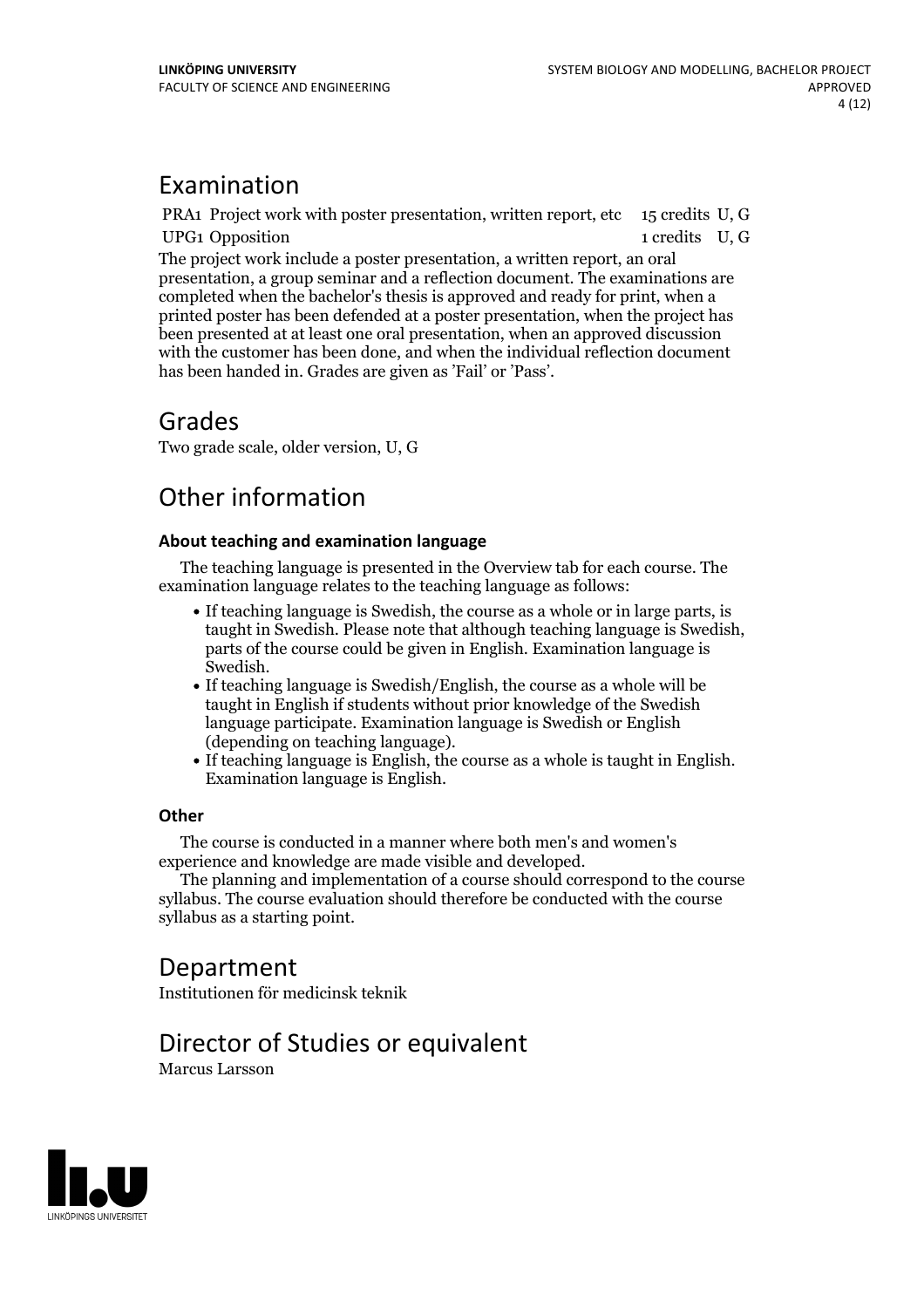# Examiner

Gunnar Cedersund

# Course website and other links

# Education components

Preliminary scheduled hours: 125 h Recommended self-study hours: 302 h

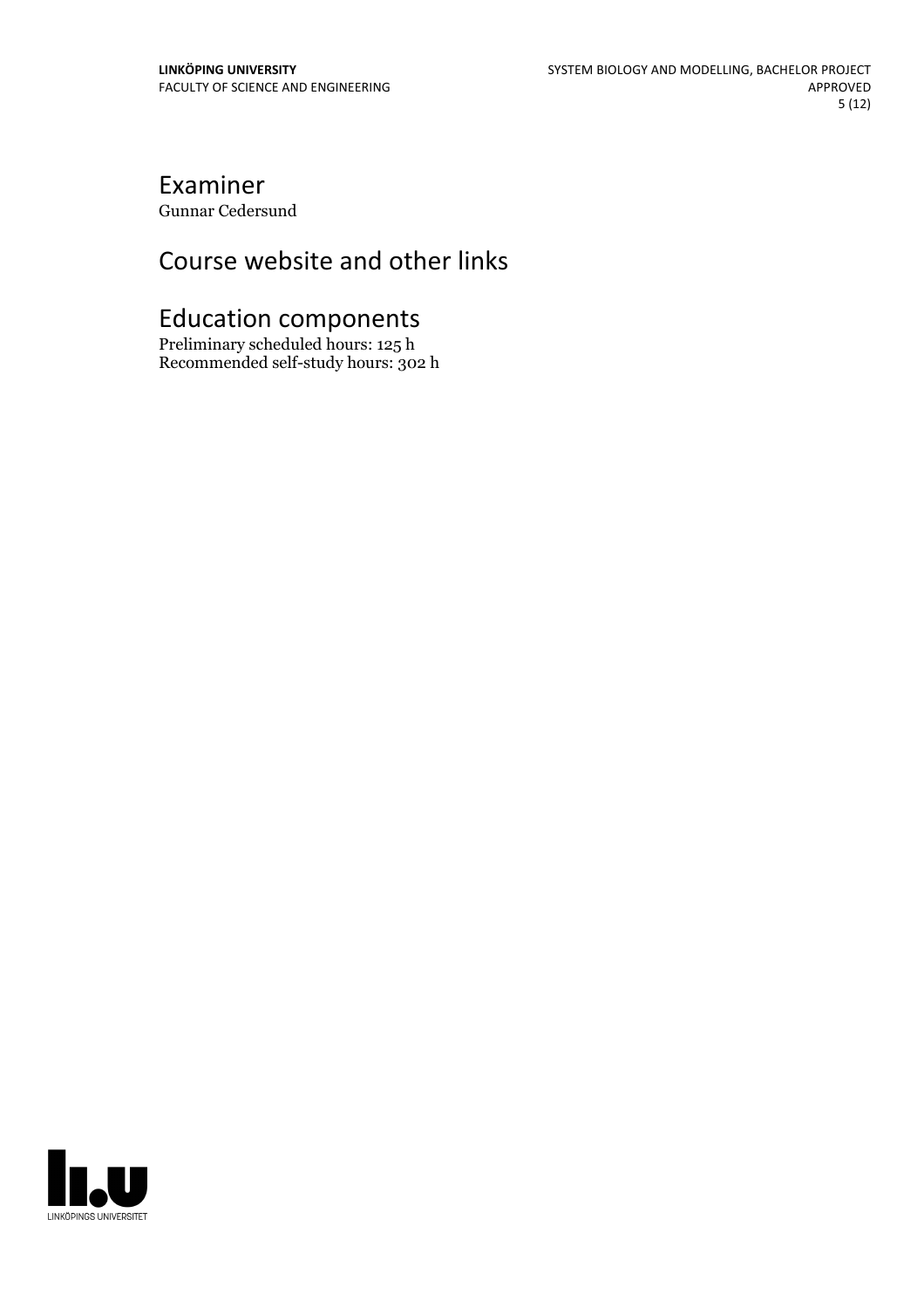# **Common rules**

### **Course syllabus**

A syllabus must be established for each course. The syllabus specifies the aim and contents of the course, and the prior knowledge that a student must have in order to be able to benefit from the course.

### **Timetabling**

Courses are timetabled after a decision has been made for this course concerning its assignment to a timetable module.

### **Interrupting a course**

The vice-chancellor's decision concerning regulations for registration, deregistration and reporting results (Dnr LiU-2015-01241) states that interruptions in study are to be recorded in Ladok. Thus, all students who do not participate in a course for which they have registered must record the interruption, such that the registration on the course can be removed. Deregistration from <sup>a</sup> course is carried outusing <sup>a</sup> web-based form: https://www.lith.liu.se/for-studenter/kurskomplettering?l=en.

### **Cancelled courses**

Courses with few participants (fewer than 10) may be cancelled or organised in a manner that differs from that stated in the course syllabus. The Dean is to deliberate and decide whether a course is to be cancelled or changed from the course syllabus.

### **Guidelines relatingto examinations and examiners**

For details, see Guidelines for education and examination for first-cycle and second-cycle education at Linköping University, http://styrdokument.liu.se/Regelsamling/VisaBeslut/917592.

An examiner must be employed as a teacher at LiU according to the LiU Regulations for Appointments

(https://styrdokument.liu.se/Regelsamling/VisaBeslut/622784). For courses in second-cycle, the following teachers can be appointed as examiner: Professor (including Adjunct and Visiting Professor), Associate Professor (including Adjunct), Senior Lecturer (including Adjunct and Visiting Senior Lecturer), Research Fellow, or Postdoc. For courses in first-cycle, Assistant Lecturer (including Adjunct and Visiting Assistant Lecturer) can also be appointed as examiner in addition to those listed for second-cycle courses. In exceptional cases, a Part-time Lecturer can also be appointed as an examiner at both first- and second cycle, see Delegation of authority for the Board of Faculty of Science and Engineering.

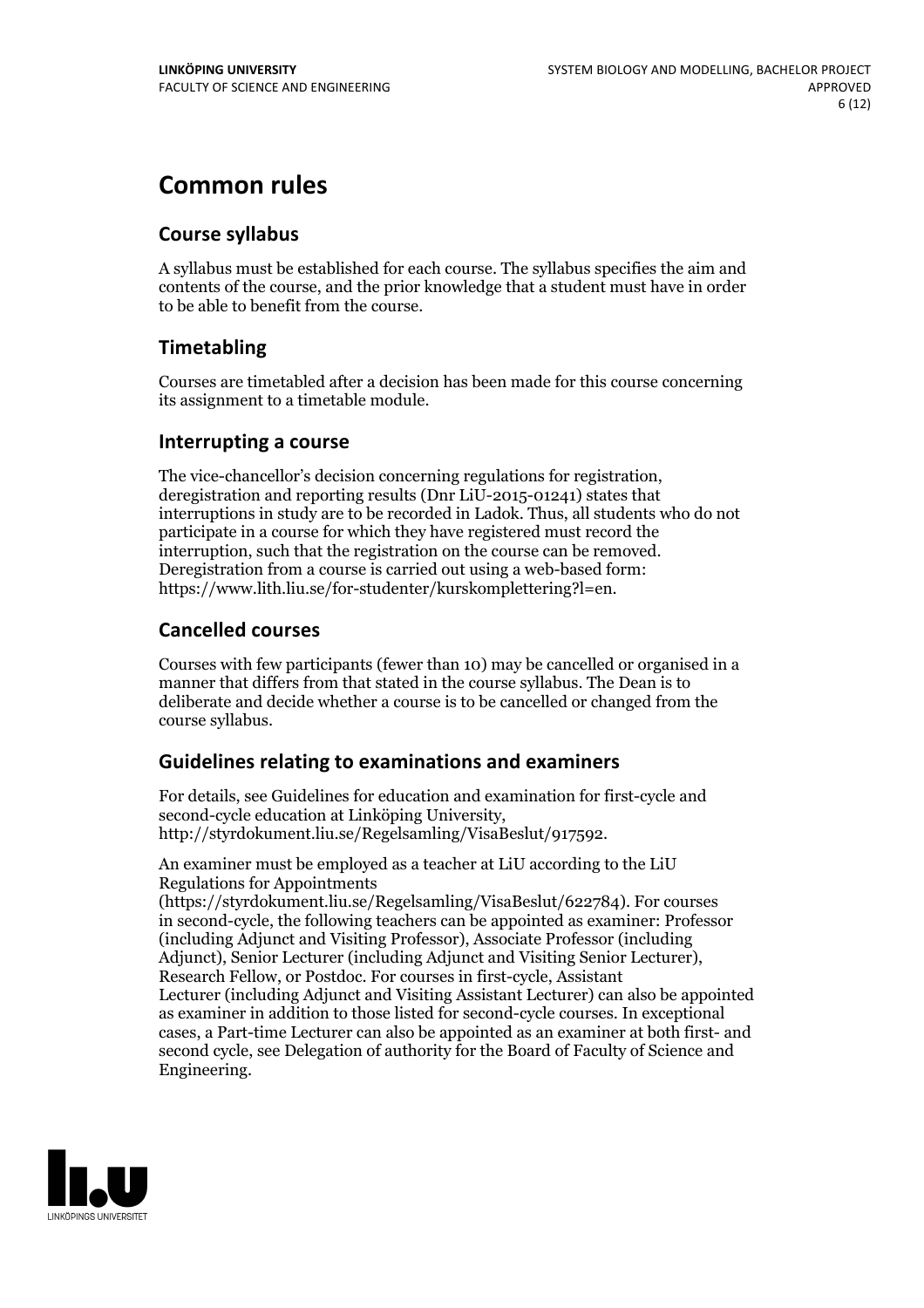### **Forms of examination**

#### **Examination**

Written and oral examinations are held at least three times a year: once immediately after the end of the course, once in August, and once (usually) in one of the re-examination periods. Examinations held at other times are to follow a decision of the board of studies.

Principles for examination scheduling for courses that follow the study periods:

- courses given in VT1 are examined for the first time in March, with re-examination in June and August
- courses given in VT2 are examined for the first time in May, with re-examination in August and October
- courses given in HT1 are examined for the first time in October, with re-examination in January and August
- courses given in HT2 are examined for the first time in January, with re-examination in March and in August.

The examination schedule is based on the structure of timetable modules, but there may be deviations from this, mainly in the case of courses that are studied and examined for several programmes and in lower grades (i.e. 1 and 2).

Examinations for courses that the board of studies has decided are to be held in alternate years are held three times during the school year in which the course is given according to the principles stated above.

Examinations for courses that are cancelled orrescheduled such that they are not given in one or several years are held three times during the year that immediately follows the course, with examination scheduling that corresponds to the scheduling that was in force before the course was cancelled or rescheduled.

When a course is given for the last time, the regular examination and two re-<br>examinations will be offered. Thereafter, examinations are phased out by offering three examinations during the following academic year at the same times as the examinations in any substitute course. If there is no substitute course, three examinations will be offered during re-examination periods during the following academic year. Other examination times are decided by the board of studies. In all cases above, the examination is also offered one more time during the academic year after the following, unless the board of studies decides otherwise.

If a course is given during several periods of the year (for programmes, or on different occasions for different programmes) the board or boards of studies determine together the scheduling and frequency of re-examination occasions.

### **Registration for examination**

In order to take an examination, a student must register in advance at the Student Portal during the registration period, which opens 30 days before the date of the examination and closes 10 days before it. Candidates are informed of the location of the examination by email, four days in advance. Students who have not

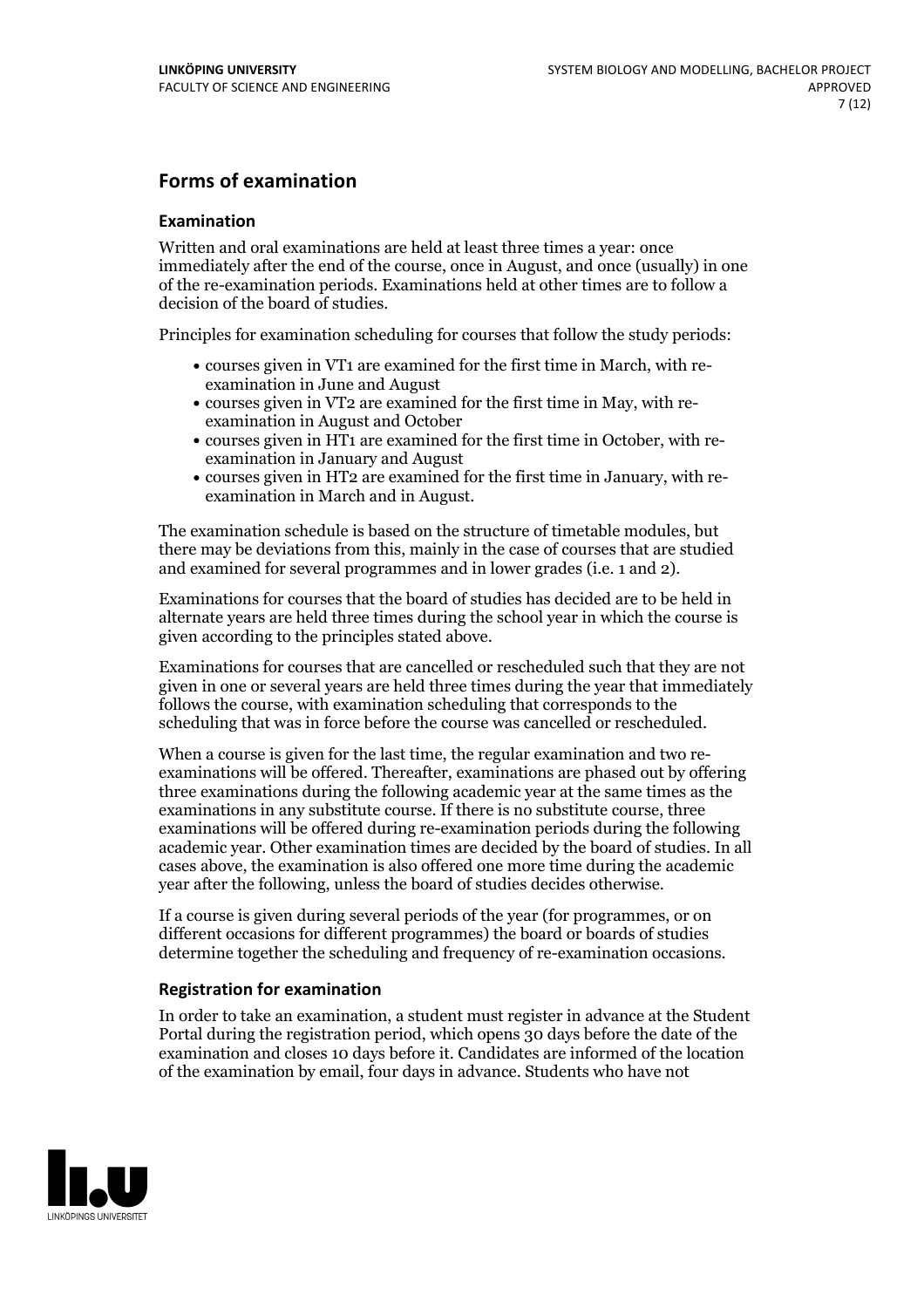registered for an examination run the risk of being refused admittance to the examination, if space is not available.

Symbols used in the examination registration system:

\*\* denotes that the examination is being given for the penultimate time.

\* denotes that the examination is being given for the last time.

#### **Code of conduct for students during examinations**

Details are given in a decision in the university's rule book: http://styrdokument.liu.se/Regelsamling/VisaBeslut/622682.

### **Retakes for higher grade**

Students at the Institute of Technology at LiU have the right to retake written examinations and computer-based examinations in an attempt to achieve a higher grade. This is valid for all examination components with code "TEN" and "DAT". The same right may not be exercised for other examination components, unless otherwise specified in the course syllabus.

A retake is not possible on courses that are included in an issued degree diploma.

#### **Retakes of other forms of examination**

Regulations concerning retakes of other forms of examination than written examinations and computer-based examinations are given in the LiU guidelines

http://styrdokument.liu.se/Regelsamling/VisaBeslut/917592.

#### **Plagiarism**

For examinations that involve the writing of reports, in cases in which it can be assumed that the student has had access to other sources (such as during project work, writing essays, etc.), the material submitted must be prepared in accordance with principles for acceptable practice when referring to sources (references or quotations for which the source is specified) when the text, images, ideas, data,  $\vec{e}$  etc. of other people are used. It is also to be made clear whether the author has reused his or her own text, images, ideas, data, etc. from previous examinations, such as degree projects, project reports, etc. (this is sometimes known as "self- plagiarism").

A failure to specify such sources may be regarded as attempted deception during examination.

#### **Attempts to cheat**

In the event of <sup>a</sup> suspected attempt by <sup>a</sup> student to cheat during an examination, or when study performance is to be assessed as specified in Chapter <sup>10</sup> of the Higher Education Ordinance, the examiner is to report this to the disciplinary board of the university. Possible consequences for the student are suspension from study and a formal warning. More information is available at https://www.student.liu.se/studenttjanster/lagar-regler-rattigheter?l=en.

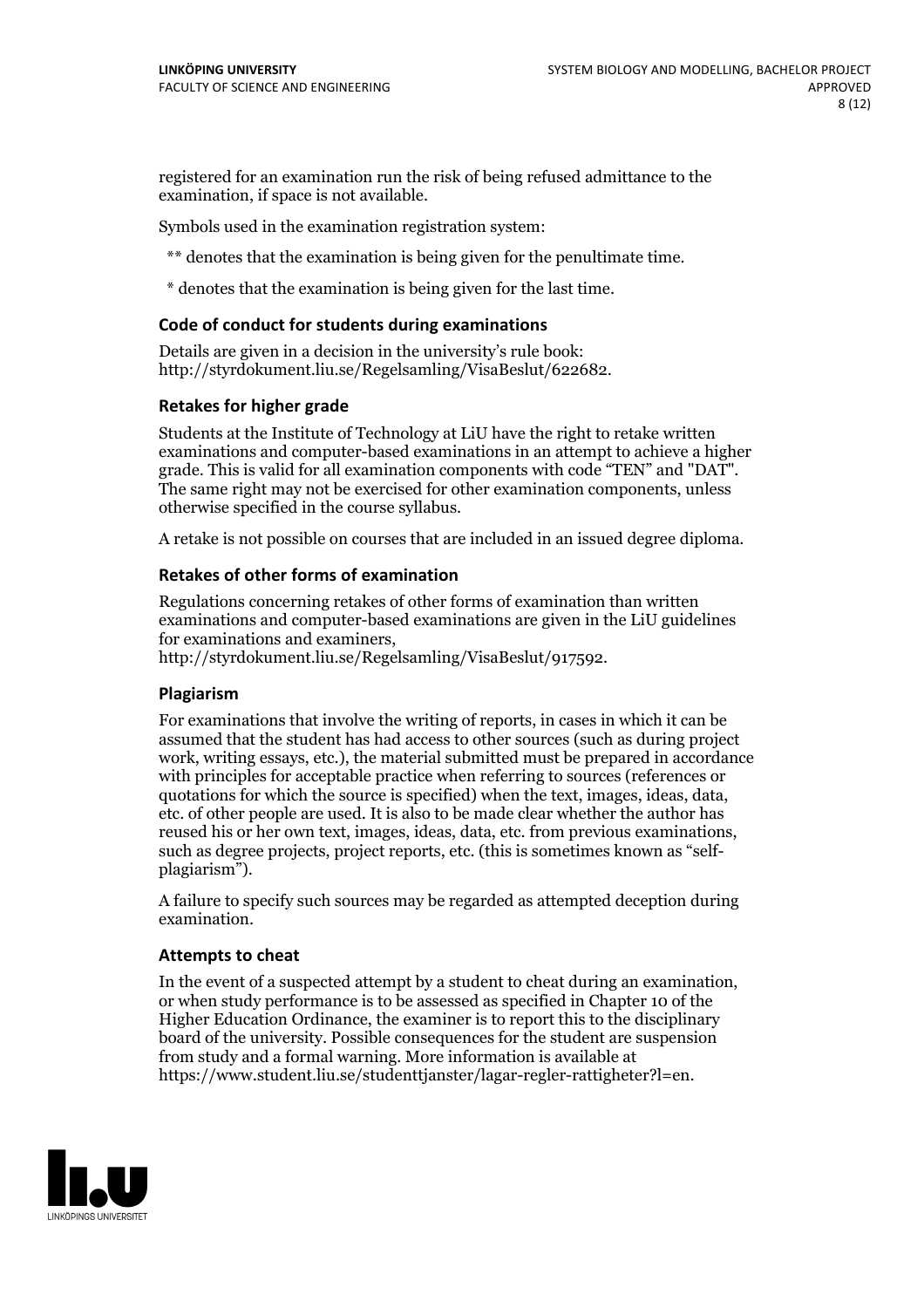### **Grades**

The grades that are preferably to be used are Fail (U), Pass (3), Pass not without distinction  $(4)$  and Pass with distinction  $(5)$ .

- 1. Grades U, 3, 4, 5 are to be awarded for courses that have written
- examinations. 2. Grades Fail (U) and Pass (G) may be awarded for courses with <sup>a</sup> large degree of practical components such as laboratory work, project work and group work. 3. Grades Fail (U) and Pass (G) are to be used for degree projects and other
- independent work.

### **Examination components**

- 
- 1. Grades U, 3, 4, <sup>5</sup> are to be awarded for written examinations (TEN). 2. Examination components for which the grades Fail (U) and Pass (G) may be awarded are laboratory work (LAB), project work (PRA), preparatory written examination (KTR), oral examination (MUN), computer-based
- examination (DAT), home assignment (HEM), and assignment (UPG). 3. Students receive grades either Fail (U) or Pass (G) for other examination components in which the examination criteria are satisfied principally through active attendance such as other examination (ANN), tutorial group (BAS) or examination item (MOM). 4. Grades Fail (U) and Pass (G) are to be used for the examination
- components Opposition (OPPO) and Attendance at thesis presentation (AUSK) (i.e. part of the degree project).

For mandatory components, the following applies: If special circumstances prevail, and if it is possible with consideration of the nature of the compulsory component, the examiner may decide to replace the compulsory component with another equivalent component. (In accordance with the LiU Guidelines for education and examination for first-cycle and second-cycle education at Linköping University, http://styrdokument.liu.se/Regelsamling/VisaBeslut/917592).

For written examinations, the following applies: If the LiU coordinator for students with disabilities has granted a student the right to an adapted examination for a written examination in an examination hall, the student has the right to it. If the coordinator has instead recommended for the student an adapted examination or alternative form of examination, the examiner may grant this if the examiner assesses that it is possible, based on consideration of the course objectives. (In accordance with the LiU Guidelines for education and examination for first-cycle and second-cycle education at Linköping University, http://styrdokument.liu.se/Regelsamling/VisaBeslut/917592).

The examination results for a student are reported at the relevant department.

### **Regulations (applyto LiU in its entirety)**

The university is a government agency whose operations are regulated by

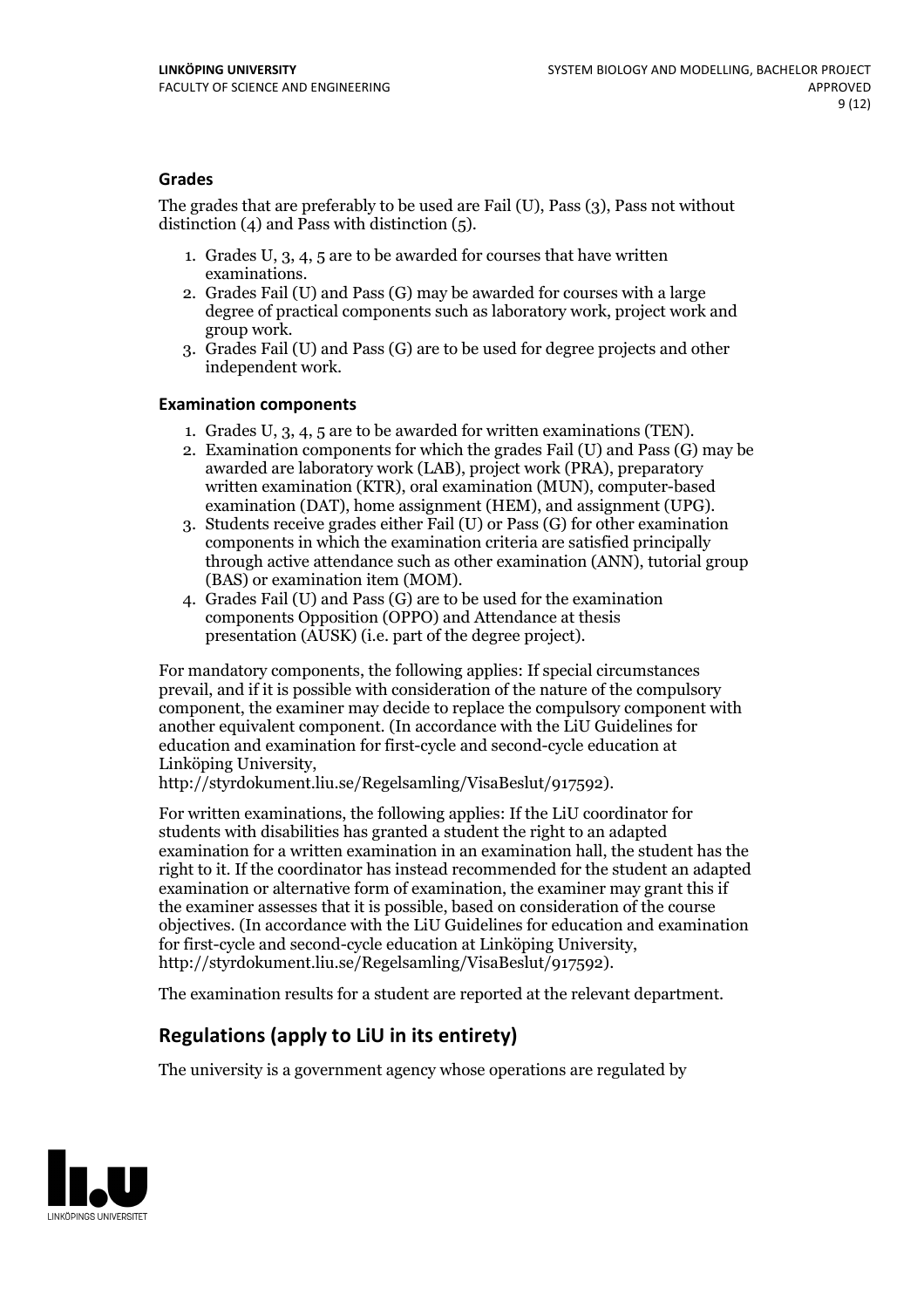legislation and ordinances, which include the Higher Education Act and the Higher Education Ordinance. In addition to legislation and ordinances, operations are subject to several policy documents. The Linköping University rule book collects currently valid decisions of a regulatory nature taken by the university board, the vice-chancellor and faculty/department boards.

LiU's rule book for education at first-cycle and second-cycle levels is available at http://styrdokument.liu.se/Regelsamling/Innehall/Utbildning\_pa\_grund- \_och\_avancerad\_niva.

### **Degree projects (included in Term 6 of study programmes in engineering)**

### **General provisions**

All study programmes in engineering (with the exception of the programme in Industrial Engineering and Management – International and the programme in Applied Physics and Electrical Engineering – International) have since 2014 included an obligatory degree project. The project undertaken may also be included as part of the Bachelor of Science (Technology). During Term 6 of each programme, one or several special courses are given that constitute degree projects. The syllabuses of these courses contain course-specific provisions, which are supplemented with the general provisions given below.

### **Aim**

The degree project is to contribute to general and programme-specific objectives of the study programmes in engineering being achieved. Specific learning outcomes are given in the relevant course syllabus. In addition, the degree project has also the following learning outcomes, which are common to all degree project- based courses at LiTH:

• Knowledge of the subject

After carrying out the degree project, the student is expected to master the following:

- $\circ$  integrating in a systematic manner the knowledge gained during the period of study
- applying methodological knowledge and subject-specific knowledge within the main subject area
- $\circ$  assimilating the contents of relevant technical publications and relating the study to such contents.<br>• Personal and professional skills
- 

After carrying out the degree project, the student is expected to possess the following skills:

- $\circ$  formulating research questions and limiting the same, within a specified time schedule
- $\circ$  seeking and evaluating scientific literature. <br> Working and communicating in a group
- 

After carrying out the degree project, the student is expected to possess the

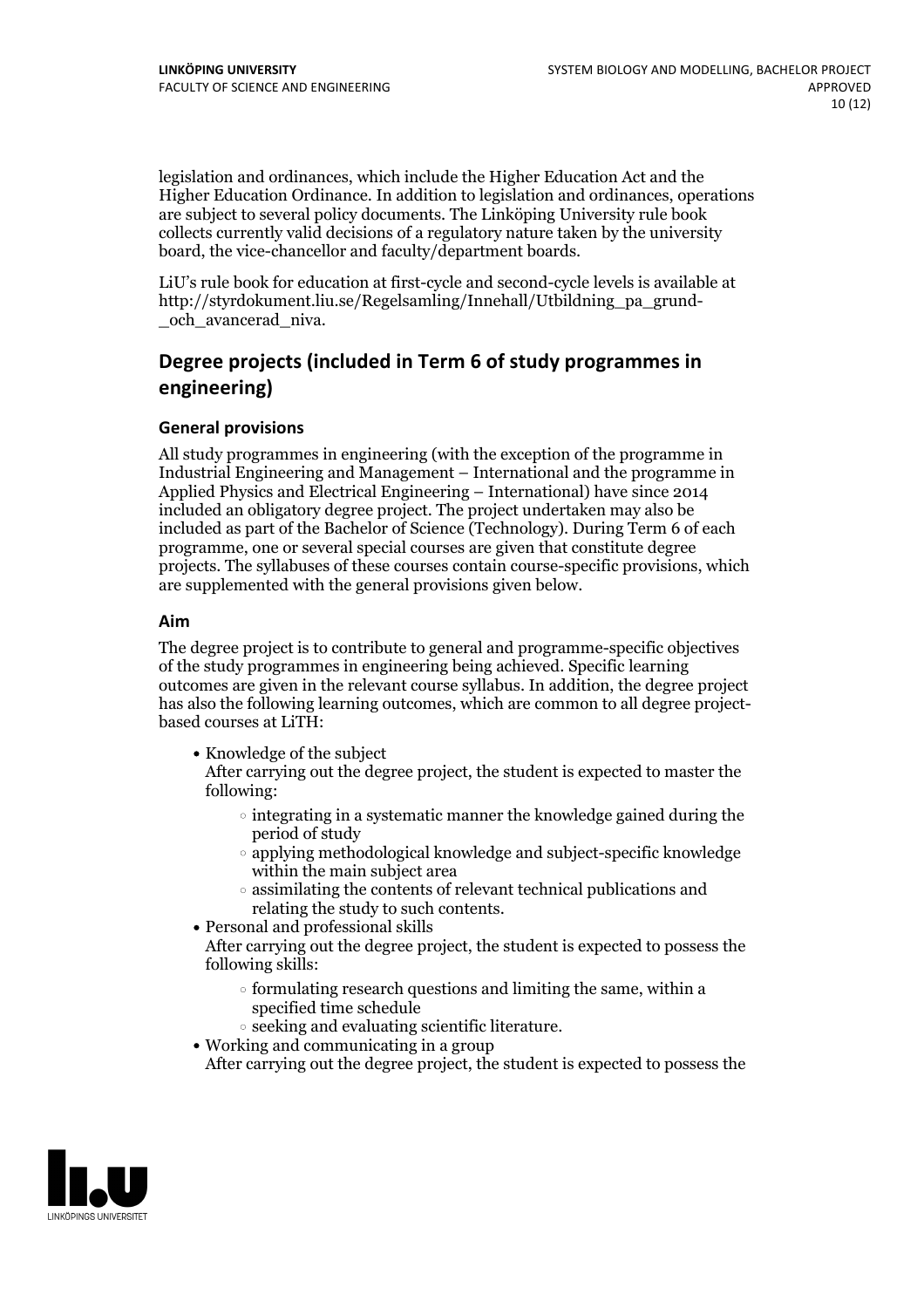following skills:

- $\circ$  planning, executing and presenting independent work in the form of a project carried out in a group
- $\circ$  expressing oneself professionally, in writing and orally
- $\circ$  critically examining and discussing independent work presented in
- speech and in writing.<br>• Engineering fundamentals

After carrying out the degree project, the student is expected to master the following:

- $\circ$  creating, analysing and/or evaluating technical solutions
- making assessments that consider relevant scientific, societal and ethical aspects.

### **Degree projects undertaken while studying abroad**

During study abroad, an individual plan is to be drawn up together with the faculty programme director to determine how the requirements for a degree project in engineering can be satisfied.

### **Commencing a degree project**

Before a student commences a degree project, the following requirements must be satisfied:

- The student must have a minimum of 90 credits obtained from courses from Terms 1-4 of the programme (courses taken voluntarily are not counted). This requirement must be satisfied before the end of the third week of study period 2 of the autumn term before the degree project is to be
- The student must have completed the subject-specific courses listed in the course syllabus for the relevant degree project course. This requirement must be satisfied before the end of the third week of study period 2 of the autumn term before the degree project is to be carried out.<br>• When assessing whether the requirements have been satisfied, individual
- decisions (such as those taken in association with admission to subsequent parts of the programme) are to be considered.

Registration for a degree project is carried out during the course registration period 1-10 October in the autumn before the degree project is to be undertaken.

### **Forms of examination**

The examiner for the degree project is responsible for ensuring that examination takes place as specified by the course syllabus, and, where appropriate, carries out the duties of an examiner for degree projects.

The written report of the degree project corresponds to a degree project for a bachelor's degree. This means that it is to be managed in an equivalent manner with respect to publication, unless special circumstances apply.

The report must be prepared in accordance with principles for acceptable practice